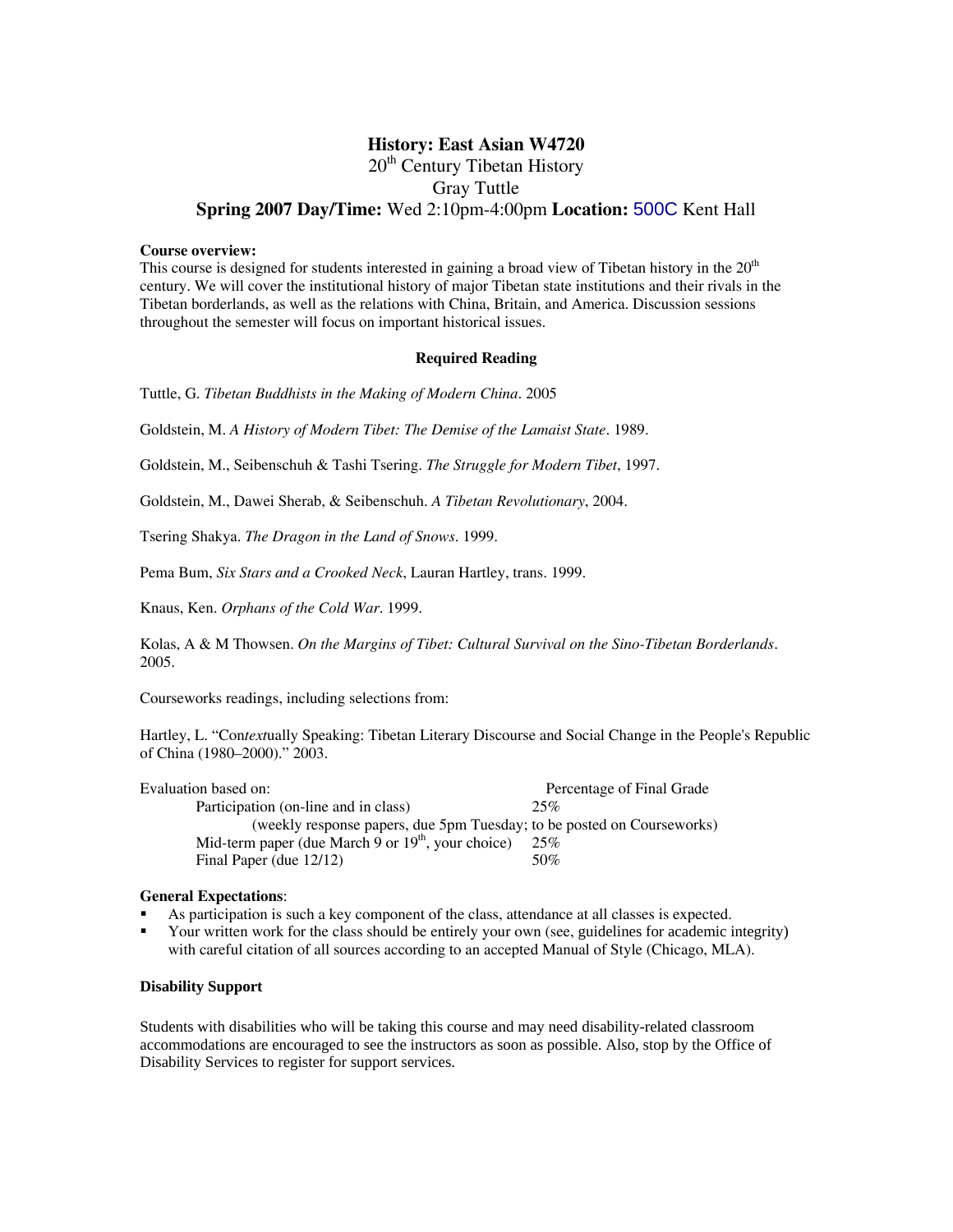## Week 1 (1/17): **Introducing Tibet: Where is Tibet? Who are the Tibetans?**

Everyone: Mills, Martin. *Identity, Ritual and State in Tibetan Buddhism*, Ch 1, 1-26.

## **If you are new to Tibetan Studies, these are also useful for getting oriented:**

Kapstein, *The Tibetans,* Chapter 1 "The Vessel and Its Contents"

Tsering Shakya, 1993 Whither the Tsampa Eaters? Himal Sept-Oct: 8-11

Melvyn Goldstein, *The Dragon and the Snow Lion.* (intro to contemporary Tibet)

# Week 2 (1/24): **Foundational Tibetan Institutions and Ideology 133pp**

Goldstein. *A History of Modern Tibet,* Introduction, pp. 1-37.

Tuttle, *Tibetan Buddhists in the Making of Modern China,* Intro & Ch1, 1-33. 34pp.

Mills, Martin. *Identity, Ritual and State in Tibetan Buddhism*, Ch 13 & Ch 11. pp. 329- 347, 263-294. 50pp. Introduces the way that incarnate lamas operate in Tibetan society.

Robert Ekvall, *Tibetan Sky Lines*, pp. 115-125. 11 pp.

# Week 3 (1/31) **Integrating Tibet into the World-system (1860s-1904) 115pp**

Tuttle, *Tibetan Buddhists in the Making of Modern China,* Ch 2, pp. 34-43. 10 pp.

Goldstein. *A History of Modern Tibet,* Ch 1 & 2, pp. 41-58. 18pp.

Andreyev, Alexander. Russia Buddhists in Tibet, from the end of the nineteenth century - 1930. *Journal of the Royal Asiatic Society* [Great Britain] 2001 11(3): 349-362. 13pp.

Younghusband. *Tibet and India*, 1914. 149-167, 192-106, 298-303, 336-342. 44pp. This primary source was written in 1910 by the leader of the 1903-4 invasion of Tibet.

Coleman, William. "The Uprising at Batang," *Khams Pa Histories*, 31-57. 27pp.

Robert Ekvall, *Tibetan Sky Lines*, pp139-152. 13pp.

Max Oidtmann, History, Hides and the Environment of the Gansu Frontier, pp 1-27. 28pp

Further Reading:

Andreyev, Alexandre. "The Tsar's Generals and Tibet," *Tibet and Her Neighbours*, 67- 173.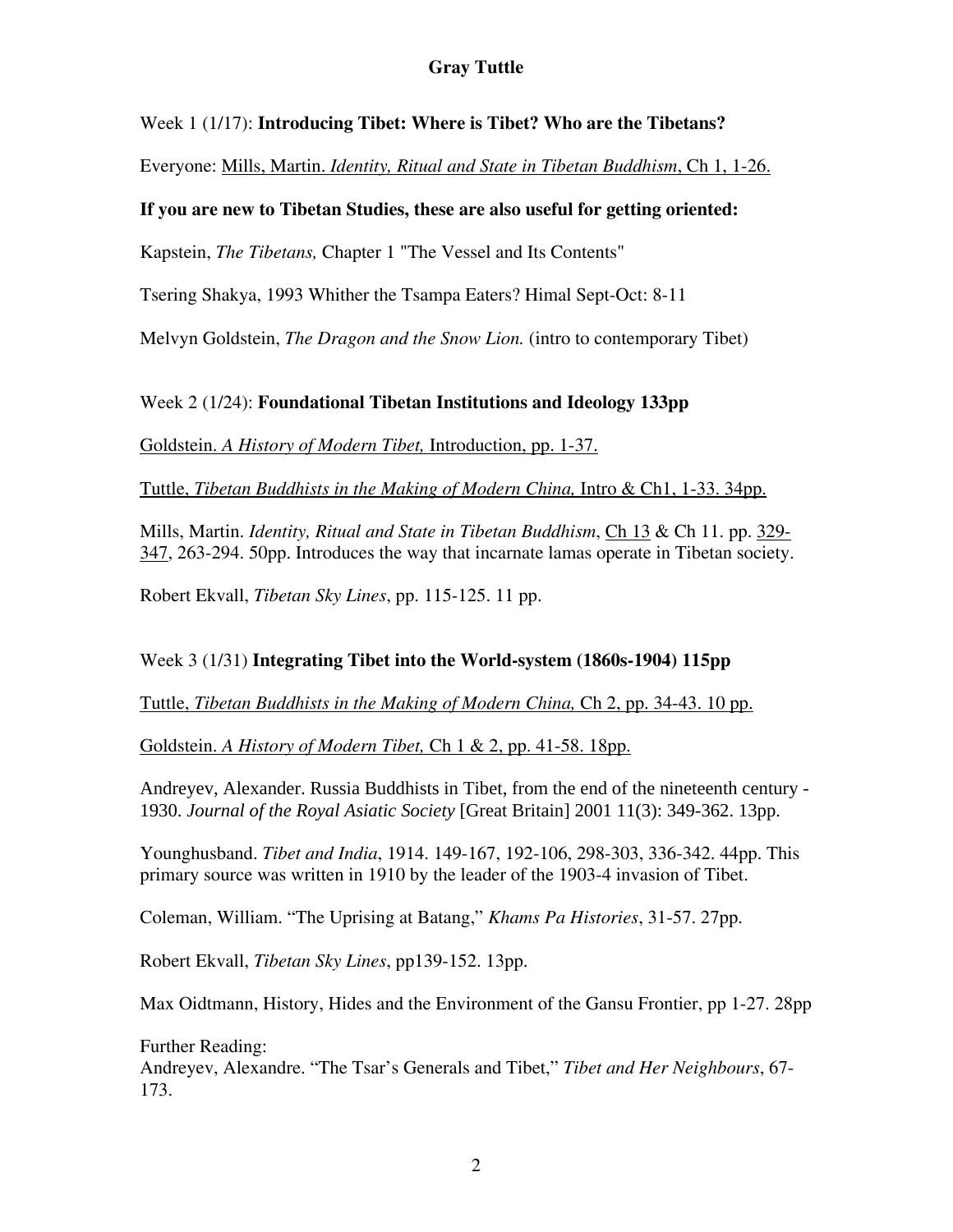### Week 4 (2/7) **The End of the Qing & the Advent of an Independent Polity in Tibet (1904-1914) 142pp.**

Tuttle, *Tibetan Buddhists in the Making of Modern China,* Ch2, pp. 43-52, 10pp.

Goldstein, M. *A History of Modern Tibet*, Chs 1 (end), 2 &3: p. 58-87. 30pp.

Mills, Martin. *Identity, Ritual and State in Tibetan Buddhism*, Chs 9, 12, 3. pp. 233-242; 295-326, 53-82. 30pp (+skim Ch3).

Sperling, Elliot. "Zhao Er-Fang in Khams," *Tibet Journal*. 10-36. 26pp.

Paul Nietupski. *Labrang: A Tibetan Buddhist Monastery at the Crossroads of Four Civilizations*, pp. 75-93. 19pp.

### Further Reading:

- Ts'an-chih Chen, "The Autobiography of Ts'an-chih Chen," *Tibetan Lives*.161-195. 35pp Narrative of a bi-cultural Chinese born and raised in Tibet, who went to India in 1912.
- [Donald S. Lopez Jr.](http://www.amazon.com/exec/obidos/search-handle-url/103-6494777-8950231?%5Fencoding=UTF8&search-type=ss&index=books&field-author=Donald%20S.%20Lopez%20Jr.), *The Madman's Middle Way : Reflections on Reality of the Tibetan Monk Gendun Chopel* (Buddhism and Modernity) Chicago UP, 2006. pp. 1-46. 47pp biography of famous, often considered first, modern Tibetan intellectual.

## Week 5 (2/14): **Tibetan Centralization & Dissent, Chinese Interests in Tibet (1914- 1933) 187pp**

Tuttle, *Tibetan Buddhists in the Making of Modern China,* Ch 3 (end), 4, 5. pp. 52-155, 104pp.

Goldstein, M. *A History of Modern Tibet*, Chs 3-4,. p. 87-145, 177-185 (focus on Ch 3-4 & Pandatsang Rebellion), 67 pp; skim the rest of Ch5-6, pp. 146-212, 67pp.

Goldstein, M. *A Tibetan Revolutionary*, 2004. Intro & Ch 1, pp. 1-14, 15pp..

Further reading:

Fabienne Jagou. "A pilgrim's progress: the peregrinations of the 6th Panchen Lama." In *The history of Tibet*, 419-434. London: RoutledgeCurzon, 2003. About the 9<sup>th</sup> (or  $6<sup>th</sup>$ ) Panchen Lama's life in exile in China (1924-1937)

## Week 6 (2/21): **New Relations with China and Britain (1934-1943) 145pp**

Tuttle, *Tibetan Buddhists in the Making of Modern China,* pp. Chs6-7, pp. 156-220. 65pp

Goldstein, M. *A History of Modern Tibet*, Chs 7-10, pp. 213-368. 155pp.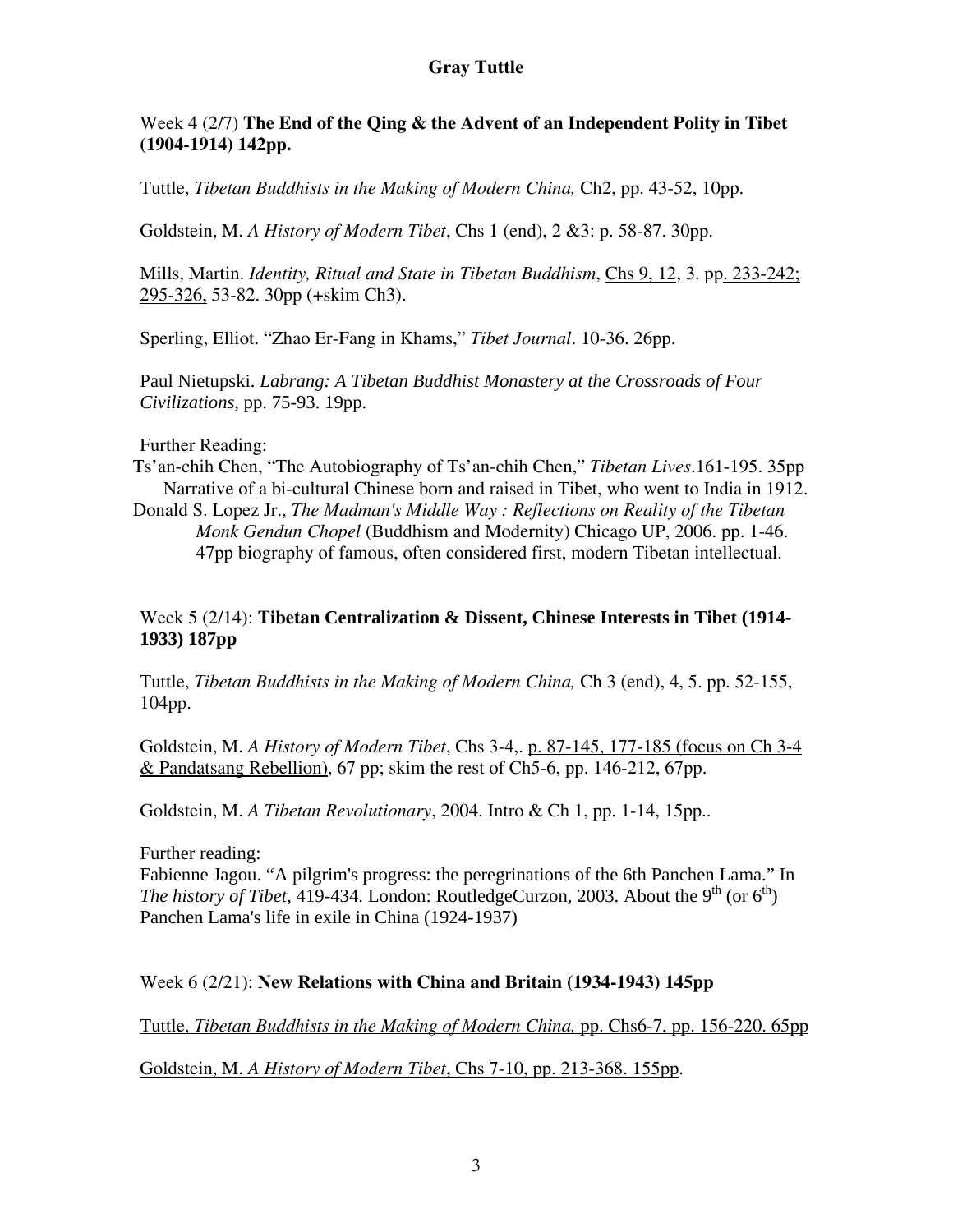Goldstein, M. *A Tibetan Revolutionary*, 2004. Chs 2-3, pp. 15-40. 26pp. Week 7 (2/28): **Troubles in Tibet (1942-1947) 170pp** 

Goldstein, M. *A History of Modern Tibet*, Chs 11-14, pp. 369-522. 151pp.

Goldstein, M. *A Tibetan Revolutionary*, 2004. Chs 4-10, pp. 41-128. 87pp.

Goldstein, M. *The Struggle for Modern Tibet*, 1997. Prologue & Ch1-3, 1-34., 35pp.

## Week 8 (3/7): **Efforts at Outreach (1945-1950) 213pp**

Goldstein, M. *A History of Modern Tibet*, Chs 15-17, pp. 522-638. 117pp.

Tsering Shakya. *The Dragon in the Land of Snows*. 1999. Ch 1, pp. 1-32. 33pp.

Knaus, Ken. *Orphans of the Cold War*. 1999. Chs 2-4, pp. 19-82. 63pp.

*Mid-term paper due March 9 or 19<sup>th</sup> (your choice)* 

*Spring Break 3/14 No class (try to get a start on the long reading for next week)*

#### Week 9 (3/21): **Chinese Occupation of Tibet (1950-1955) 244pp**

Tsering Shakya. *The Dragon in the Land of Snows*. 1999. Chs 2-4, pp. 33-130. 134pp.

Hartley, L. "Con*text*ually Speaking: Tibetan Literary Discourse and Social Change in the People's Republic of China (1980–2000)." 2003. Ch2-3,. pp. 56-104, 123-150. 75pp.

Knaus, Ken. *Orphans of the Cold War*. 1999. Chs 5-6, pp. 83-126. 43pp.

Recommended Reading: Goldstein, M. *A Tibetan Revolutionary*, 2004. Ch11-17, pp. 129-215. 66pp. Goldstein, M. *The Struggle for Modern Tibet*, 1997. Ch 4, pp. 35-47. 13pp.

Further Reading: Goldstein, M. *A History of Modern Tibet*, Ch18-21, pp. 638-825. 287pp.

#### Week 10 (3/28): **"Reforms," Uprising and Resistance (1956-1960) 220pp**

Tsering Shakya. *The Dragon in the Land of Snows*. 1999. Chs 7-9, pp. 131-211. 120pp.

Goldstein, M. *A Tibetan Revolutionary*, 2004. Chs 18-20, pp. 215-236. 22pp.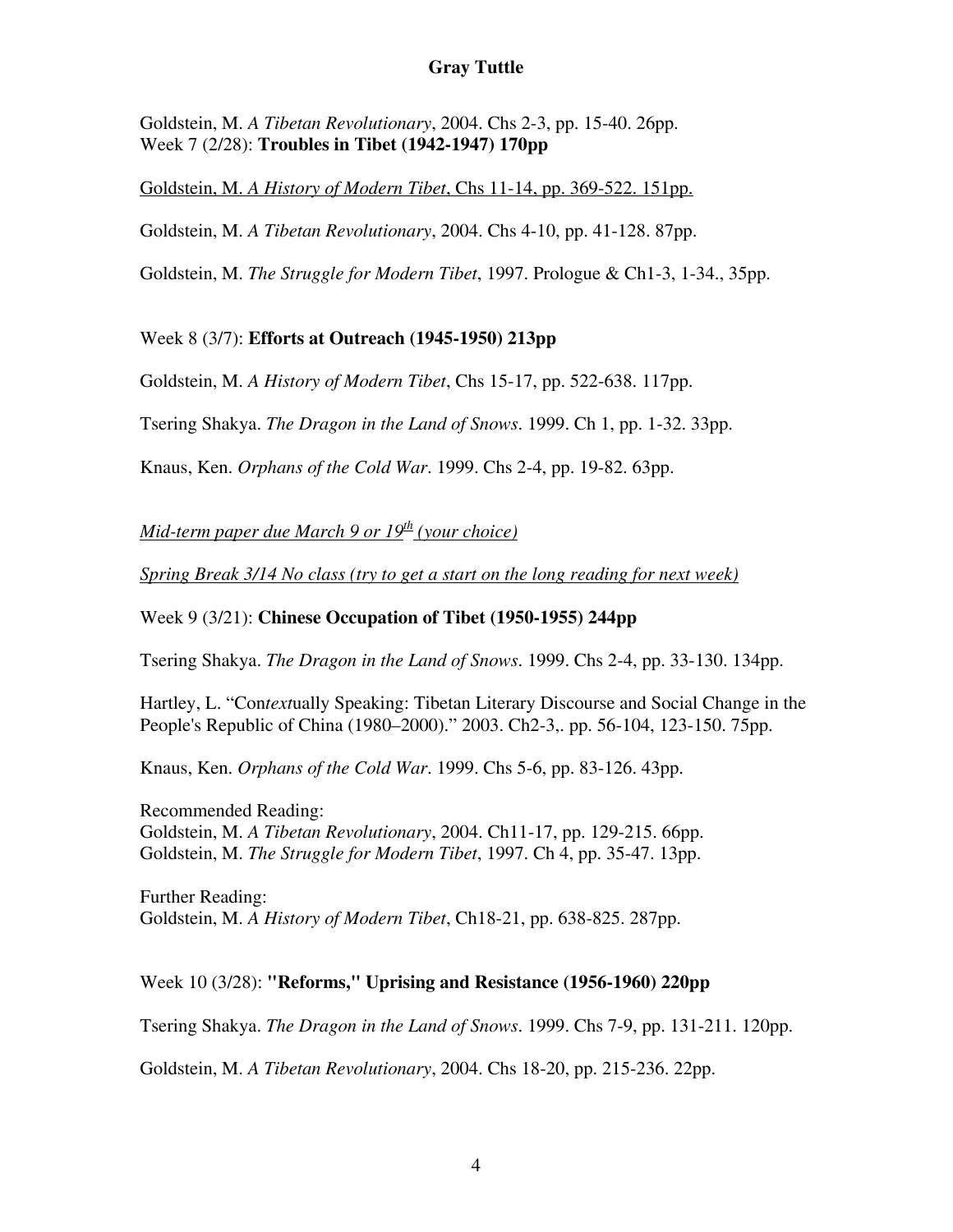Knaus, Ken. *Orphans of the Cold War*. 1999. Ch 2 7-11, pp. 127-214. 88pp. Week 11 (4/4): **The Cultural Revolution in Tibet (1964-1976) 205pp**

Goldstein, M. *A Tibetan Revolutionary*, 2004. Chs 21-22,.pp. 245-270. 25pp.

Goldstein, M. *The Struggle for Modern Tibet*, 1997. Chs 7-11, pp. 89-151. 61pp.

Tsering Shakya. *The Dragon in the Land of Snows*. 1999. Chs 12-13, pp. 314-371. 57pp.

Pema Bum, *Six Stars and a Crooked Neck*, 1999. pp. 87-148. 62pp.

### Week 12 (4/18): **Reforms and Resistance in Tibet (1978-1990) 203pp**

Goldstein, M. *A Tibetan Revolutionary*, 2004. Ch 23-25, pp. 271-318. 48pp.

Goldstein, M. *The Struggle for Modern Tibet*, 1997. Chs 10(end)-Epilogue, pp. 152-201. 50pp.

Tsering Shakya. *The Dragon in the Land of Snows*. 1999. Ch 13 (end)-15, pp. 371-448. 77pp.

Wang Yao. "Hu Yaobang's Visit to Tibet, May 22-31, 1980." *Resistance and Reform in Tibet.* Barnett, Robert & S. Akiner, eds. pp. 285-289. 6pp.

Sperling, Elliot. "The Rhetoric of Dissent: Tibetan Pamphleteers." *Resistance and Reform in Tibet.* Barnett, Robert & S. Akiner, eds. pp. 267-284. 19pp.

### Week 12 (4/11): **Cultural and Religious Revival, Rise of Modern Literature (1980- 2000) 203pp**

David Germano. Re-membering the Dismembered Body of Tibet,. in Goldstein & Kapstein*,* eds*. Buddhism in Contemporary Tibet*, 53-94. 42pp.

Matthew Kapstein, "A Thorn in the Dragon's Side: Tibetan Buddhist Culture in China," *Governing China's Multiethnic Frontiers,* 2004. pp. 230-263. 34pp.

Hartley, L. "Con*text*ually Speaking: Tibetan Literary Discourse and Social Change in the People's Republic of China (1980–2000)." 2003. Chs 4-5, pp. 151-243. 93pp.

Heather Stoddard. "Tibetan Publications and National Identity." *Resistance and Reform in Tibet.* Robert Barnett and Shirin Akiner, eds. pp. 121-156. 35pp.